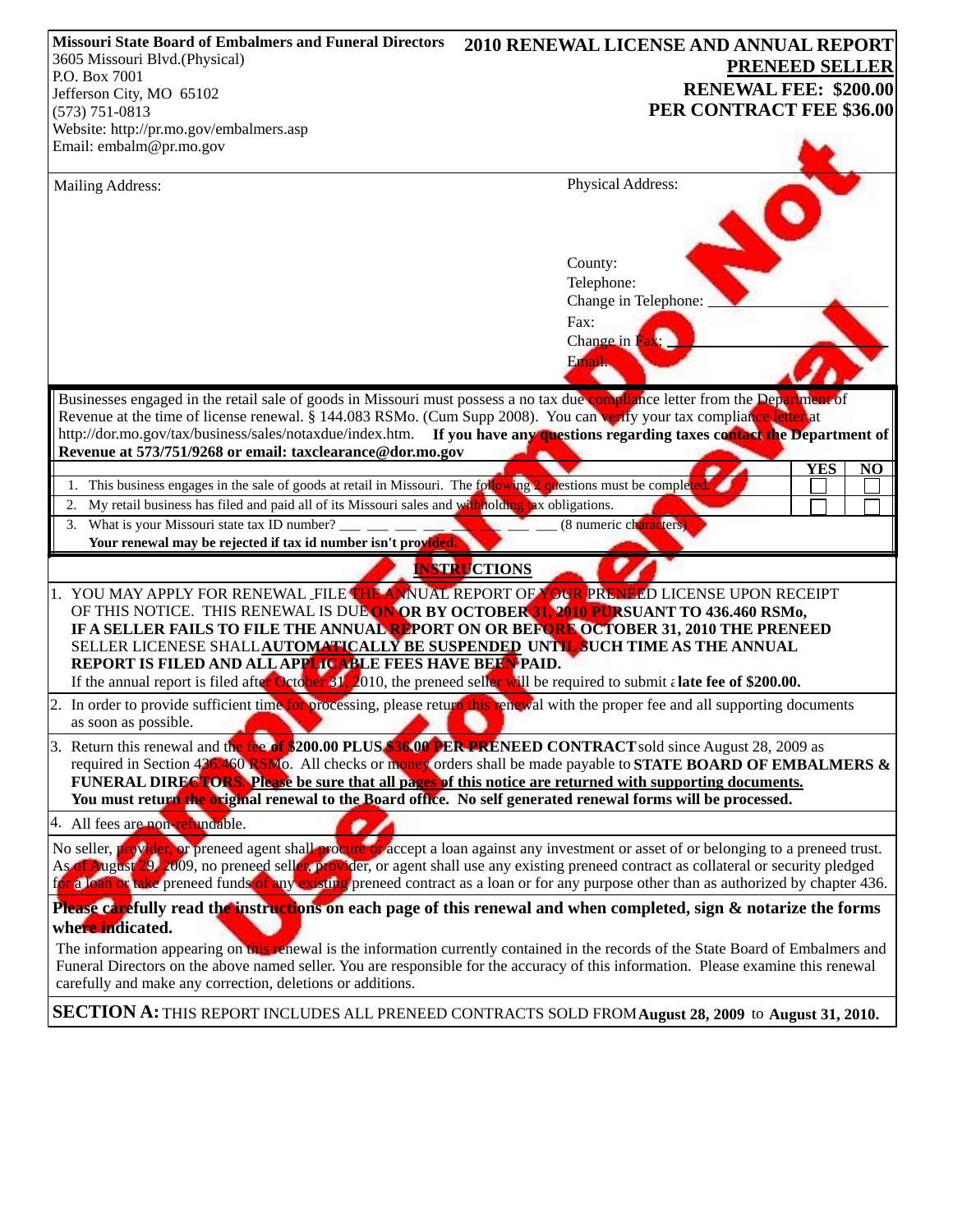### **PRENEED SELLER ANNUAL REPORTING NOTICE**

## **Preneed Seller Number:**

# **SECTION B Please verify the following information. If blank, please complete in detail.**

| • The owner(s) according to the Board's record is:                  |                                                                                                                                 |                                                                                                                                                                                                                                                                                                                  | <b>Yes</b><br>N <sub>0</sub>   |  |  |
|---------------------------------------------------------------------|---------------------------------------------------------------------------------------------------------------------------------|------------------------------------------------------------------------------------------------------------------------------------------------------------------------------------------------------------------------------------------------------------------------------------------------------------------|--------------------------------|--|--|
|                                                                     |                                                                                                                                 |                                                                                                                                                                                                                                                                                                                  |                                |  |  |
|                                                                     | • If the establishment is a corporation, the MO Tax ID # according to the Board's records is:<br>is this correct?               |                                                                                                                                                                                                                                                                                                                  |                                |  |  |
|                                                                     |                                                                                                                                 | • If this establishment is a sole proprietor or a partnership, please list the social security number(s) of the owners.                                                                                                                                                                                          |                                |  |  |
|                                                                     | • The manager in charge of this licensed seller pursuant to 20 CSR 2120-3.200 is:                                               |                                                                                                                                                                                                                                                                                                                  |                                |  |  |
| <b>SECTION C:</b><br>License #<br><b>Name</b>                       | If none are listed, please use the space provided to update your record.                                                        | According to the Board's records this seller has entered into a written agreement with the following firms who are authorized to provide preneed<br>contracts. In order for the Board to update our records, please indicate by checking Yes or No if these licenses are associated with this license.<br>Yes No |                                |  |  |
| <b>SECTION D:</b><br><b>NAME OF LOCATION OR PERSON:</b>             | sales and services in Missouri. Said books and records are in the custody of:                                                   | Seller agrees to maintain in Missouri any books or records which contain information about seller's preneed contract<br><b>ADDRESS</b>                                                                                                                                                                           |                                |  |  |
| the custody of:                                                     |                                                                                                                                 | SECTION E: Complete this section only if books and records are kept outside of Missouri<br>Seller's books and records which contain information about seller's prenced contract sales and services in Missouri are in the                                                                                        |                                |  |  |
| Name                                                                | Address                                                                                                                         | Phone                                                                                                                                                                                                                                                                                                            | <b>Contact Person</b>          |  |  |
|                                                                     | (Do not report any contracts sold by a third party seller)                                                                      | SECTION F: Report all preneed contracts that were written from August 28, 2009 - August 31, 2010                                                                                                                                                                                                                 |                                |  |  |
| Number of Preneed contracts<br>sold: (Give totals for each)         |                                                                                                                                 |                                                                                                                                                                                                                                                                                                                  | Face Value of these contracts: |  |  |
|                                                                     | Contracts in which payments are deposited into a trust.<br>(do not report any money you have trusted with a third party seller) |                                                                                                                                                                                                                                                                                                                  | \$                             |  |  |
| Contracts in which payments are deposited into joint accounts<br>\$ |                                                                                                                                 |                                                                                                                                                                                                                                                                                                                  |                                |  |  |
|                                                                     | All <b>insurance</b> funded preneed contracts.                                                                                  |                                                                                                                                                                                                                                                                                                                  | \$                             |  |  |
| * Total Number of Contracts Sold                                    |                                                                                                                                 | Total Face Value of All Contracts: \$                                                                                                                                                                                                                                                                            |                                |  |  |
|                                                                     | You must pay \$36.00 for each contract sold during this reporting period.                                                       | * Multiply this total number times \$36.00 and this will be the fee you will remit to the State Board of Embalmers and Funeral Directors.                                                                                                                                                                        |                                |  |  |
| Amount of Fee Enclosed: \$                                          |                                                                                                                                 |                                                                                                                                                                                                                                                                                                                  |                                |  |  |
|                                                                     | <b>MAKE CHECK PAYABLE TO THE STATE BOARD OF EMBALMERS AND FUNERAL DIRECTORS</b>                                                 |                                                                                                                                                                                                                                                                                                                  |                                |  |  |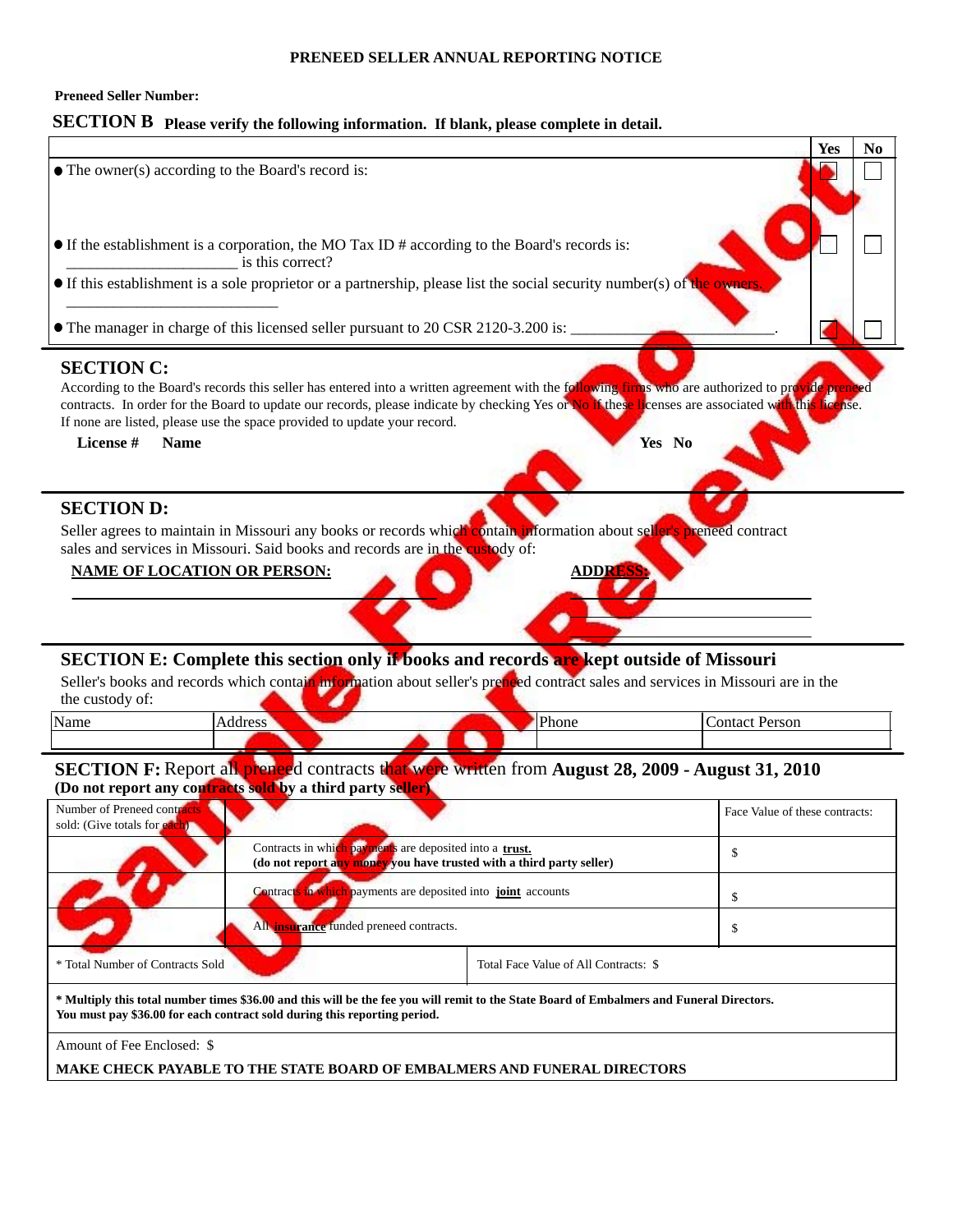## **SECTION G: Trust account information: Complete on report for each trust account**

The trust account(s) required by Chapter 436.400 – 436.525, RSMo for the time period of **August 28, 2009 - August 31, 2010** is maintained at: **Name of Financial Institution** \_\_\_\_\_\_\_\_\_\_\_\_\_\_\_\_\_\_\_\_\_\_\_\_\_\_\_\_\_\_\_\_\_\_\_\_\_\_\_\_\_\_\_\_\_\_\_\_\_\_\_\_\_\_\_\_

- A. Name of Financial Institution
- **Address of Financial Institution**\_\_\_\_\_\_\_\_\_\_\_\_\_\_\_\_\_\_\_\_\_\_\_\_\_\_\_\_\_\_\_\_\_\_\_\_\_\_\_\_\_\_\_\_\_\_\_\_\_\_\_\_\_\_\_\_

**Trust Account Number:** \_\_\_\_\_\_\_\_\_\_\_\_\_\_\_\_\_\_\_\_\_\_\_\_\_\_ **Current market value of trust fund (as of 8-31-10) \_\_\_\_\_\_\_\_\_\_\_\_\_\_\_\_\_\_\_\_\_\_\_\_\_\_\_\_\_\_\_**

**Principal contributions received by the trustee for this report (total of all payments made to trust, no interest) Total trust earnings (interest income) Total expenses, excluding distributions to the seller** 

You may attach additional sheets with the following information if necessary. **In lieu of completing the spreadsheet below, a computer print out and all all by your firm that contains the information required may be attached to this form.** 

| <b>COLUMN1</b>                | <b>COLUMN 2</b>                            | <b>COLUMN 3</b>                                                                       | <b>COLUMN4</b>                                         | <b>COLUMN 5</b>         | <b>COLUMN 6</b>                                       | ن ۱۸.                                                                                                                  | $\bf{L}$                                | <b>COLUMN9</b>                 |
|-------------------------------|--------------------------------------------|---------------------------------------------------------------------------------------|--------------------------------------------------------|-------------------------|-------------------------------------------------------|------------------------------------------------------------------------------------------------------------------------|-----------------------------------------|--------------------------------|
| Name of preneed               | <b>Address of contract</b>                 | Name of purchaser on                                                                  | <b>Address of purchaser on</b>                         | <b>Preneed contract</b> | Face (original)                                       | al<br>I<br>tribu<br>ns to the                                                                                          | rkey value of                           | Fulfilled, cancelled or        |
| contract beneficiary          | beneficiary                                | preneed contract (if                                                                  | preneed contract (if                                   | sequential              | reneed<br>amount                                      | mth<br>rustee                                                                                                          | <b>trust assets assigned</b>            | transferred (if                |
|                               |                                            | different than name in<br>column 1)                                                   | different than column 2)                               | number                  |                                                       |                                                                                                                        | to this contract as of<br>$8 - 31 - 10$ | applicable)                    |
|                               |                                            |                                                                                       |                                                        |                         |                                                       |                                                                                                                        |                                         |                                |
|                               |                                            |                                                                                       |                                                        |                         |                                                       |                                                                                                                        |                                         |                                |
|                               |                                            |                                                                                       |                                                        |                         |                                                       |                                                                                                                        |                                         |                                |
|                               |                                            |                                                                                       |                                                        |                         |                                                       |                                                                                                                        |                                         |                                |
|                               |                                            |                                                                                       |                                                        |                         |                                                       |                                                                                                                        |                                         |                                |
|                               |                                            |                                                                                       |                                                        |                         |                                                       |                                                                                                                        |                                         |                                |
|                               |                                            |                                                                                       |                                                        |                         |                                                       |                                                                                                                        |                                         |                                |
|                               |                                            |                                                                                       |                                                        |                         |                                                       |                                                                                                                        |                                         |                                |
|                               |                                            |                                                                                       |                                                        |                         |                                                       |                                                                                                                        |                                         |                                |
|                               |                                            |                                                                                       |                                                        |                         |                                                       |                                                                                                                        |                                         |                                |
|                               |                                            |                                                                                       |                                                        |                         |                                                       |                                                                                                                        |                                         |                                |
|                               |                                            |                                                                                       |                                                        |                         |                                                       |                                                                                                                        |                                         |                                |
|                               |                                            | <b>B.</b> The trust accounts of $\frac{1}{2}$ ed by Chapter 436.400 – 436.525, RSMo f | $\bullet$                                              | lod of                  |                                                       | August 31, 2010 is maintained at:                                                                                      |                                         |                                |
|                               | Name of Financial Institution              |                                                                                       |                                                        |                         |                                                       |                                                                                                                        |                                         |                                |
|                               | <b>Address of Financial Institution</b>    |                                                                                       |                                                        |                         |                                                       |                                                                                                                        |                                         |                                |
| <b>Trust Account Number:</b>  |                                            |                                                                                       | <b>ND</b>                                              |                         |                                                       |                                                                                                                        |                                         |                                |
|                               | <b>Principal contributions received by</b> | the tr<br><b>or</b> thi                                                               | report and of all payments made to trust, no interest) |                         |                                                       |                                                                                                                        |                                         |                                |
| Total trust earnings (int     | <b>co</b><br>est                           |                                                                                       |                                                        |                         | Total expenses, excluding distributions to the seller |                                                                                                                        |                                         |                                |
| You may attach additional she | w                                          | $\mathbf{w}$<br>the fol                                                               |                                                        |                         |                                                       | correction if necessary. In lieu of completing the spreadsheet below, a computer print out generated by your firm that |                                         |                                |
| contains the information req  | <b>ed</b><br>$ {\bf a} $                   | attached to this form.                                                                |                                                        |                         |                                                       |                                                                                                                        |                                         |                                |
| <b>COLUMN1</b>                | <b>COLUM.</b>                              | <b>COLUMN 3</b>                                                                       | <b>COLUMN 4</b>                                        | <b>COLUMN 5</b>         | <b>COLUMN 6</b>                                       | <b>COLUMN7</b>                                                                                                         | <b>COLUMN 8</b>                         | COLUMN <sub>9</sub>            |
|                               |                                            |                                                                                       |                                                        |                         |                                                       |                                                                                                                        |                                         |                                |
| Name of preneed               | <b>Address of contract</b>                 | Name of purchaser on                                                                  | <b>Address of purchaser on</b>                         | <b>Preneed contract</b> | Face (original)                                       | <b>Total distributions to the</b>                                                                                      | Markey value of                         | <b>Fulfilled, cancelled or</b> |
| contract beneficiary          | beneficiary                                | preneed contract (if                                                                  | preneed contract (if                                   | sequential              | amount of preneed                                     | seller from the trustee                                                                                                | trust assets assigned                   | transferred (if                |
|                               |                                            | different than name in                                                                | different than column 2)                               | number                  | contract                                              |                                                                                                                        | to this contract as of                  | applicable)                    |
|                               |                                            | column 1)                                                                             |                                                        |                         |                                                       |                                                                                                                        | $8 - 31 - 10$                           |                                |
|                               |                                            |                                                                                       |                                                        |                         |                                                       |                                                                                                                        |                                         |                                |
|                               |                                            |                                                                                       |                                                        |                         |                                                       |                                                                                                                        |                                         |                                |
|                               |                                            |                                                                                       |                                                        |                         |                                                       |                                                                                                                        |                                         |                                |
|                               |                                            |                                                                                       |                                                        |                         |                                                       |                                                                                                                        |                                         |                                |
|                               |                                            |                                                                                       |                                                        |                         |                                                       |                                                                                                                        |                                         |                                |
|                               |                                            |                                                                                       |                                                        |                         |                                                       |                                                                                                                        |                                         |                                |
|                               |                                            |                                                                                       |                                                        |                         |                                                       |                                                                                                                        |                                         |                                |
|                               |                                            |                                                                                       |                                                        |                         |                                                       |                                                                                                                        |                                         |                                |
|                               |                                            |                                                                                       |                                                        |                         |                                                       |                                                                                                                        |                                         |                                |
|                               |                                            |                                                                                       |                                                        |                         |                                                       |                                                                                                                        |                                         |                                |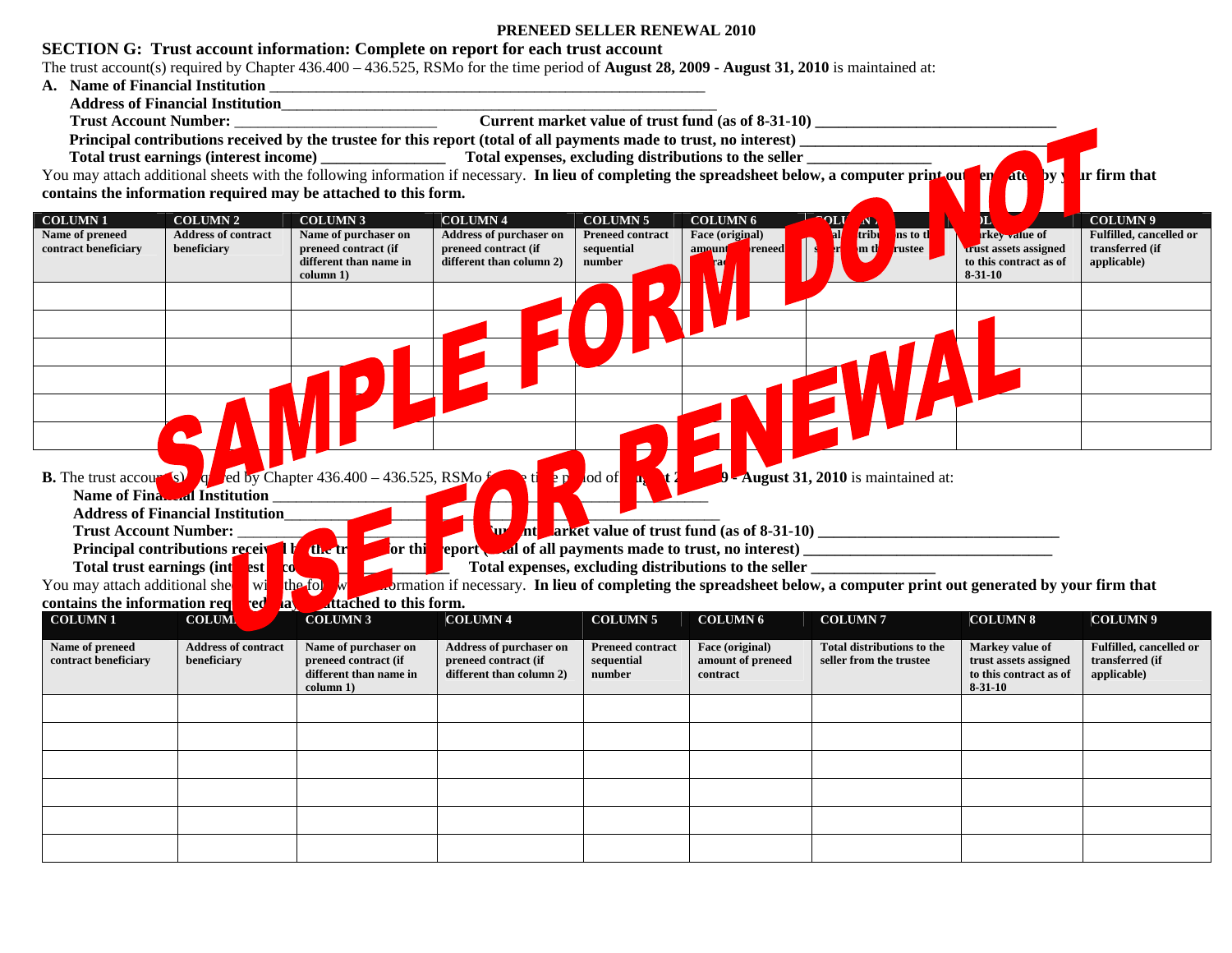## **SECTION H: Authorization**

I hereby authorize the Board to request from the trustee listed in Section G a copy of any trust statement, as part of an investigation, examination or audit of the preneed seller.

| <b>Applicant Signature</b>                                                                                                                                          | Title                                                                                                     |
|---------------------------------------------------------------------------------------------------------------------------------------------------------------------|-----------------------------------------------------------------------------------------------------------|
| Print Name                                                                                                                                                          |                                                                                                           |
|                                                                                                                                                                     |                                                                                                           |
| <b>SECTION I: Certification (section to be completed by a corporate officer</b>                                                                                     | <b>ust</b><br>$\mathbf{u}$                                                                                |
| I certify under oath that the information listed in <b>Section G</b> that is r<br>is complete and correct and attested to by a corporate of Figer<br>$\blacksquare$ | $(1)$ to $(7)$<br>ct <sub>1</sub><br>$\mathbf{v}$<br>$by \,$<br>tee shall be subject to the penalty<br>Th |
| of making a false affidavit or declaration. In lieu<br>$\mathbf{d}$<br>$\mathbf{C}$ $\mathbf{D}$<br>и<br>n                                                          | ication, a computer print out generated<br>и                                                              |
| certified, signed $\&$ notarized by the two tee that $c_0$<br>IA.<br>taj<br>attached to this renewal.                                                               | <b>ftermation required by this section has be</b>                                                         |
|                                                                                                                                                                     |                                                                                                           |
| $\overline{d}$<br><b>Notary Section</b><br>ficer<br>stee Signature<br>orate officer of trustee print name and                                                       | <b>LAL/STAMP</b><br><b>OTA</b>                                                                            |
| State of<br>County of<br><b>Mi</b>                                                                                                                                  |                                                                                                           |
| ned) befo<br>Subscribed and sworn to<br>day of<br>∖शी<br>$\sqrt{20}$                                                                                                |                                                                                                           |
| Notary public<br>gna<br>Commission expires on:<br>re-                                                                                                               |                                                                                                           |
| Notary public $\beta$ and name:                                                                                                                                     |                                                                                                           |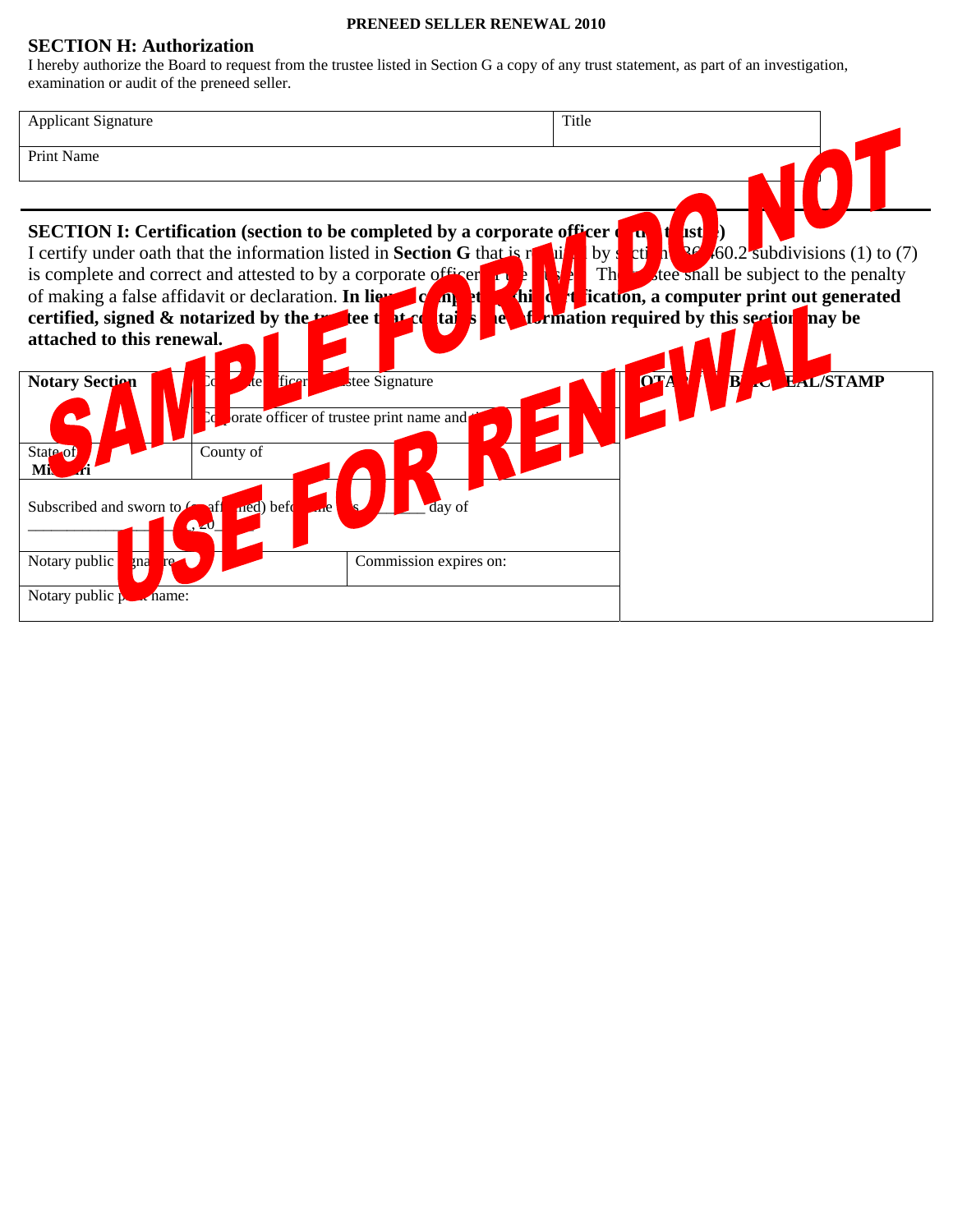## **SECTION J: Joint account information:**

The joint account(s) required by 436.400 – 436.525, RSMo for the time period of **August 28, 2009 - August 31, 2010** is maintained at:

### **A. Name of Financial Institution \_\_\_\_\_\_\_\_\_\_\_\_\_\_\_\_\_\_\_\_\_\_\_\_\_\_\_\_\_\_\_\_\_\_\_\_\_\_\_\_\_\_\_\_\_\_\_\_\_\_\_\_\_\_\_\_\_**

## **Address of Financial Institution\_\_\_\_\_\_\_\_\_\_\_\_\_\_\_\_\_\_\_\_\_\_\_\_\_\_\_\_\_\_\_\_\_\_\_\_\_\_\_\_\_\_\_\_\_\_\_\_\_\_\_\_\_\_\_\_**

You may attach additional sheets with the following information, if necessary. In lieu of completing the spreadsheet below, a computer print out generated by your finit at **contains the information required may be attached to this form.**

| <b>COLUMN1</b><br><b>Names</b> on<br>preneed<br>contract | <b>COLUMN 2</b><br>Name of<br>purchaser<br>on preneed<br>contract | <b>COLUMN3</b><br><b>Address of</b><br>purchaser on<br>preneed<br>contract   | <b>COLUMN4</b><br><b>Preneed</b><br>contract<br>sequential<br>number | <b>COLUMN 5</b><br><b>Individual</b><br>joint<br>account<br>number | <b>COLUMN 6</b><br>Face<br>(original)am<br>ount of<br>preneed<br>contract | <b>COLUMN7</b><br><b>Amount on</b><br>deposit in<br>each<br>account<br>(total<br>amount in<br>account) | <b>COLUMN 8</b><br>Joint<br>account<br>balance | <b>COLUMN9</b><br>Principal<br>contributions<br>placed into<br>each joint<br>ıcq<br>`all<br>ıts<br>. no<br>erest)                    | <b>COLUMN 10</b><br><b>Total</b><br>earnings<br>est                         | $\overline{\mathcal{S}}$<br>$COLU^{\prime\prime\prime}$ 11<br><b>Total</b><br>distrib<br>to the s<br>rom ea<br>joint acunt | $\frac{10}{\text{al e}}$<br>$\boxed{12}$<br>nses<br><b>uct</b><br>trom<br>account,<br>excluding<br>distributions<br>to the seller | <b>COLUMN 13</b><br><b>Fulfilled, cancelled</b><br>or transferred (if<br>applicable) |
|----------------------------------------------------------|-------------------------------------------------------------------|------------------------------------------------------------------------------|----------------------------------------------------------------------|--------------------------------------------------------------------|---------------------------------------------------------------------------|--------------------------------------------------------------------------------------------------------|------------------------------------------------|--------------------------------------------------------------------------------------------------------------------------------------|-----------------------------------------------------------------------------|----------------------------------------------------------------------------------------------------------------------------|-----------------------------------------------------------------------------------------------------------------------------------|--------------------------------------------------------------------------------------|
| <b>B. Name of Financial monitoring</b>                   | <b>Address of Financial Institution</b>                           | You may attach additional sheets with the foll                               |                                                                      | prmation,                                                          | acces.                                                                    |                                                                                                        |                                                | In the of completing the spreadsheet below, a computer print out generated by your firm that                                         |                                                                             |                                                                                                                            |                                                                                                                                   |                                                                                      |
| contains the information required ma<br><b>COLUMN1</b>   | COLUMN 2                                                          | $\overline{3}$<br><b>COLUI</b>                                               | tache<br>$\mathbf{e}$<br>N                                           | ans form<br>$\overline{r}$<br>LUMI.                                | <b>COLUMN 6</b>                                                           | <b>COLUMN7</b>                                                                                         | <b>COLUMN 8</b>                                | <b>COLUMN9</b>                                                                                                                       | <b>COLUMN</b>                                                               | <b>COLUMN 11</b>                                                                                                           | <b>COLUMN 12</b>                                                                                                                  | <b>COLUMN 13</b>                                                                     |
| <b>Names</b> on<br>preneed<br>contract                   | Name of<br>purchaser<br>on preneed<br>contract                    | <b>Address</b><br>$\overline{\phantom{a}}$<br>purchas<br>preneed<br>contract | contract<br>sequential<br>number                                     | Individual<br>joint<br>account<br>number                           | Face<br>(original)am<br>ount of<br>preneed<br>contract                    | <b>Amount on</b><br>deposit in<br>each<br>account<br>(total<br>amount in<br>account)                   | Joint account<br>balance                       | Principal<br>contributions<br>placed into<br>each joint<br>account (total<br>of all payments<br>made on<br>contract, no<br>interest) | 10 <sup>°</sup><br><b>Total</b><br>earnings<br><i>(interest)</i><br>income) | <b>Total</b><br>distributions<br>to the seller<br>from each<br>joint account                                               | <b>Total expenses</b><br>deducted from<br>the joint<br>account,<br>excluding<br>distributions<br>to the seller                    | <b>Fulfilled, cancelled</b><br>or transferred (if<br>applicable)                     |
|                                                          |                                                                   |                                                                              |                                                                      |                                                                    |                                                                           |                                                                                                        |                                                |                                                                                                                                      |                                                                             |                                                                                                                            |                                                                                                                                   |                                                                                      |
|                                                          |                                                                   |                                                                              |                                                                      |                                                                    |                                                                           |                                                                                                        |                                                |                                                                                                                                      |                                                                             |                                                                                                                            |                                                                                                                                   |                                                                                      |
|                                                          |                                                                   |                                                                              |                                                                      |                                                                    |                                                                           |                                                                                                        |                                                |                                                                                                                                      |                                                                             |                                                                                                                            |                                                                                                                                   |                                                                                      |
|                                                          |                                                                   |                                                                              |                                                                      |                                                                    |                                                                           |                                                                                                        |                                                |                                                                                                                                      |                                                                             |                                                                                                                            |                                                                                                                                   |                                                                                      |
|                                                          |                                                                   |                                                                              |                                                                      |                                                                    |                                                                           |                                                                                                        |                                                |                                                                                                                                      |                                                                             |                                                                                                                            |                                                                                                                                   |                                                                                      |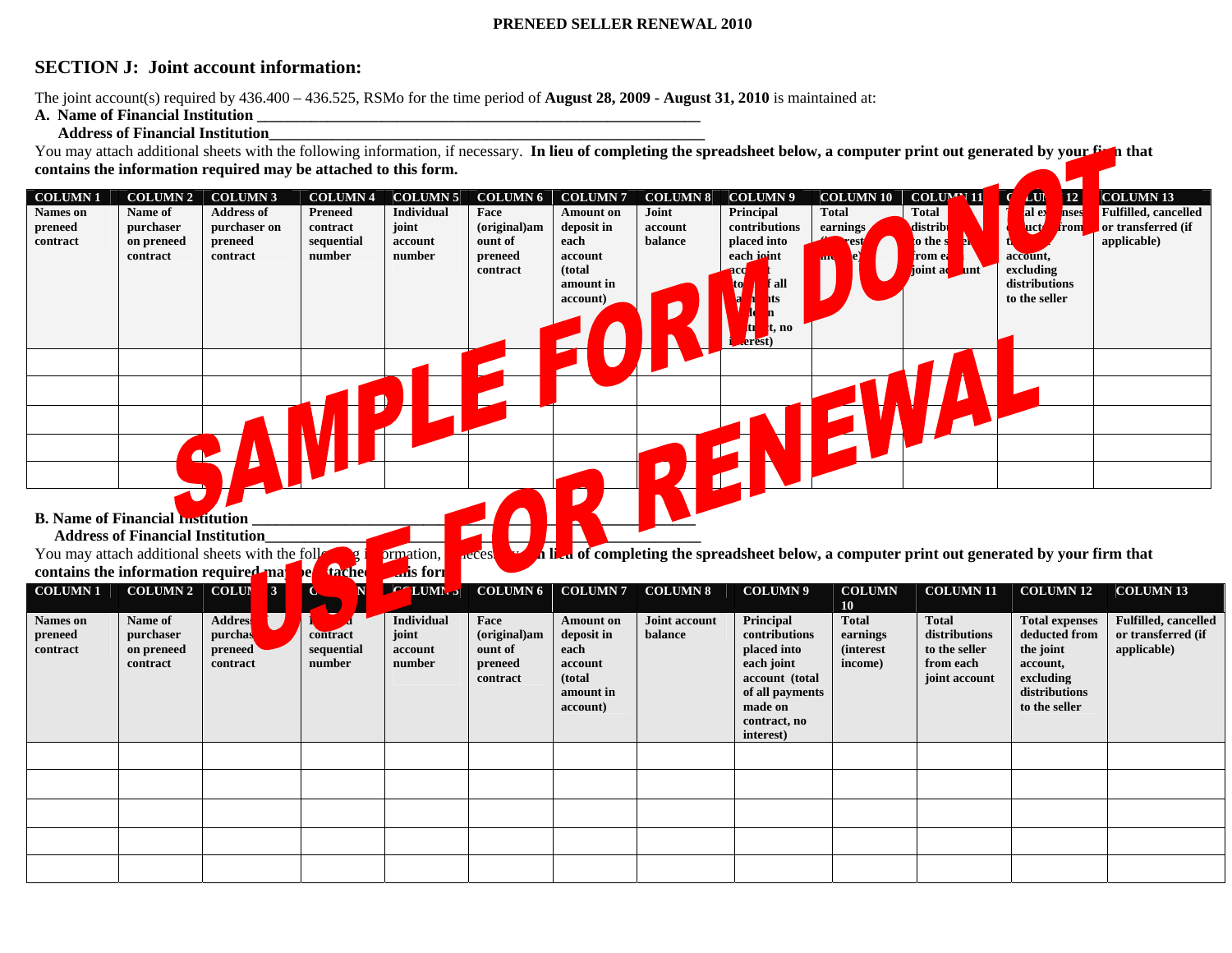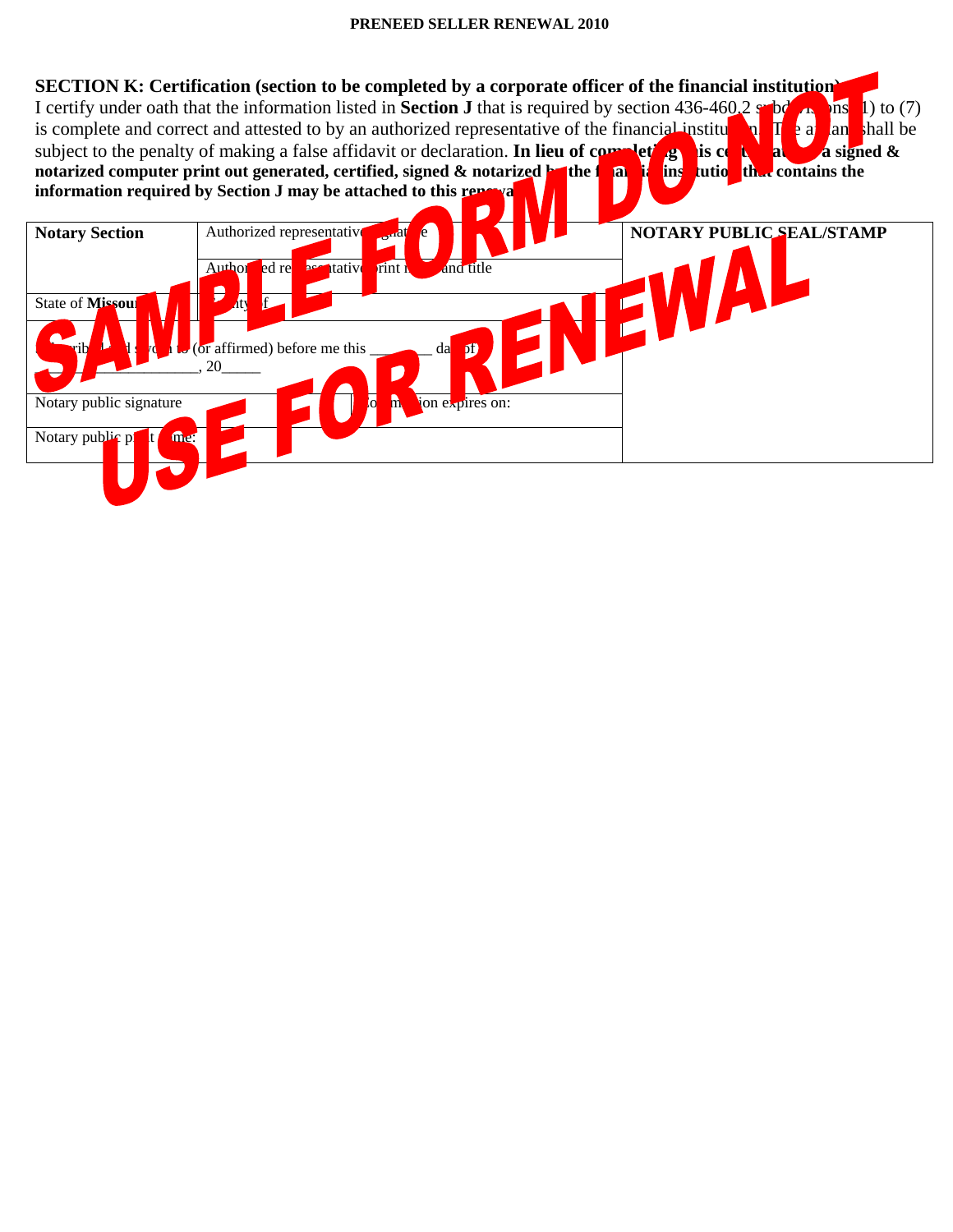# **SECTION L: Insurance Funded Preneed Contract(s) account information:**

The insurance account(s) required by 436.400 – 436.525, RSMo for the time period of **August 28, 2009 - August 31, 2010** is maintained at:

# **A. Name of Insurance Company\_\_\_\_\_\_\_\_\_\_\_\_\_\_\_\_\_\_\_\_\_\_\_\_\_\_\_\_\_\_\_\_\_\_\_\_\_\_\_\_\_\_\_\_\_\_\_\_\_\_\_\_\_\_\_\_\_\_\_\_\_**

## **Address of Insurance Company**

You may attach additional sheets with the following information, if necessary. In lieu of completing the spreadsheet below, a computer print out generated by your firm that **contains the information required may be attached to this form.** 

| <b>Insured Name</b>                                                                                                                                                                                               | <b>COLUMN 2</b>                                 | <b>COLUMN 3</b>                                                  | <b>COLUMN 4</b>                             | <b>COLUMN 5</b>                                                                            | <b>COLUMN 6</b>                                                                                            | <b>COLUMN7</b>                            | <b>COLUMN 8</b>                                             | <b>COLUMN9</b>                                                                                               | <b>COLUMN 10</b>                                                                       | <b>COLUMN 11</b>                                                                                     | COLUMN <sup>1</sup>                                                                                      | <b>COLUMN 13</b>                                              |
|-------------------------------------------------------------------------------------------------------------------------------------------------------------------------------------------------------------------|-------------------------------------------------|------------------------------------------------------------------|---------------------------------------------|--------------------------------------------------------------------------------------------|------------------------------------------------------------------------------------------------------------|-------------------------------------------|-------------------------------------------------------------|--------------------------------------------------------------------------------------------------------------|----------------------------------------------------------------------------------------|------------------------------------------------------------------------------------------------------|----------------------------------------------------------------------------------------------------------|---------------------------------------------------------------|
| (individual who<br>is to be the<br>subject of the<br>disposition or<br>who will receive<br>funeral services)                                                                                                      | <b>Address of</b><br>insured in<br>column 1     | <b>Preneed</b><br>contract<br>sequential<br>number               | Original<br>date of<br>preneed<br>contract. | <b>Beneficiary</b><br>name (who<br>will receive<br>insurance<br>proceeds)                  | <b>Beneficiary</b><br>address (who<br>will receive<br>insurance<br>proceeds) of<br>column 5                | Owner of<br>insurance<br>policy           | Face<br>amount of<br>preneed<br>contract                    | <b>Status of</b><br>insurance<br>policy (in<br>force, paid<br>in full,<br>lapsed,<br>reduced p<br>etc.)<br>Ħ | <b>Total face</b><br>value of<br><b>Insurance</b><br><b>Policy</b>                     | <b>Amount of</b><br>funds the<br>sell<br>lird<br>rec<br>ead<br>con                                   | Ded <sub></sub><br>$\blacksquare$<br>wa<br>forw<br>ded<br>the i<br><b>a</b> ran<br><b>cor</b><br>$\ln y$ | Fulfilled,<br>cancelled or<br>transferred                     |
|                                                                                                                                                                                                                   |                                                 |                                                                  |                                             |                                                                                            |                                                                                                            |                                           |                                                             |                                                                                                              |                                                                                        |                                                                                                      |                                                                                                          |                                                               |
|                                                                                                                                                                                                                   |                                                 |                                                                  |                                             |                                                                                            |                                                                                                            |                                           |                                                             |                                                                                                              |                                                                                        |                                                                                                      |                                                                                                          |                                                               |
|                                                                                                                                                                                                                   |                                                 |                                                                  |                                             |                                                                                            |                                                                                                            |                                           |                                                             |                                                                                                              |                                                                                        |                                                                                                      |                                                                                                          |                                                               |
|                                                                                                                                                                                                                   |                                                 |                                                                  |                                             |                                                                                            |                                                                                                            |                                           |                                                             |                                                                                                              |                                                                                        |                                                                                                      |                                                                                                          |                                                               |
|                                                                                                                                                                                                                   |                                                 |                                                                  |                                             |                                                                                            |                                                                                                            |                                           |                                                             |                                                                                                              |                                                                                        |                                                                                                      |                                                                                                          |                                                               |
| <b>B.</b> Name of Insurance Q<br><b>Address of Insurance</b><br>You may attach additional the solution the following information, if necessary<br>contains the information required may be attached to this form. |                                                 | <b>Amany</b>                                                     |                                             |                                                                                            | eul                                                                                                        | $\bullet$<br><mark>pletin</mark><br>ħ     | P<br><b>DI</b>                                              |                                                                                                              |                                                                                        | eet below, a computer print out generated by your firm that                                          |                                                                                                          |                                                               |
|                                                                                                                                                                                                                   |                                                 |                                                                  |                                             |                                                                                            |                                                                                                            |                                           |                                                             |                                                                                                              |                                                                                        |                                                                                                      |                                                                                                          |                                                               |
| <b>COLUMN1</b><br><b>Insured Name</b><br>(beneficiary of<br>preneed<br>contract)                                                                                                                                  | <b>COLUMN 2</b><br><b>Address of</b><br>insured | <b>COLUMN 3</b><br><b>Preneed</b><br>contract<br>sequen<br>numbe | <b>COLUMN4</b><br>Drj<br>la<br>on.          | $\sim$ LUMN $\frac{1}{2}$<br>R-<br>ficiary<br>ame (who<br>will eceive<br>ance<br>proceeds) | $\overline{\mathbf{0}}$<br>Л<br><b>MN</b><br>Ben<br>address (who<br>will receive<br>insurance<br>proceeds) | CULUMN <sub>7</sub><br>Owner of<br>policy | <b>COLUMN 8</b><br>Face<br>amount of<br>preneed<br>contract | <b>COLUMN9</b><br><b>Status of</b><br>policy (in<br>force, PIF,<br>lapsed,<br>reduced<br>paid up,            | <b>COLUMN 10</b><br><b>Total face</b><br>value of<br><b>Insurance</b><br><b>Policy</b> | <b>COLUMN 11</b><br><b>Amount of</b><br>funds the<br>seller directly<br>received on<br>each contract | <b>COLUMN 12</b><br>Date the<br>amount was<br>forwarded to<br>the insurance<br>company                   | <b>COLUMN 13</b><br>Fulfilled,<br>cancelled or<br>transferred |
|                                                                                                                                                                                                                   |                                                 |                                                                  |                                             |                                                                                            |                                                                                                            |                                           |                                                             | $etc.$ )                                                                                                     |                                                                                        |                                                                                                      |                                                                                                          |                                                               |
|                                                                                                                                                                                                                   |                                                 |                                                                  |                                             |                                                                                            |                                                                                                            |                                           |                                                             |                                                                                                              |                                                                                        |                                                                                                      |                                                                                                          |                                                               |
|                                                                                                                                                                                                                   |                                                 |                                                                  |                                             |                                                                                            |                                                                                                            |                                           |                                                             |                                                                                                              |                                                                                        |                                                                                                      |                                                                                                          |                                                               |
|                                                                                                                                                                                                                   |                                                 |                                                                  |                                             |                                                                                            |                                                                                                            |                                           |                                                             |                                                                                                              |                                                                                        |                                                                                                      |                                                                                                          |                                                               |
|                                                                                                                                                                                                                   |                                                 |                                                                  |                                             |                                                                                            |                                                                                                            |                                           |                                                             |                                                                                                              |                                                                                        |                                                                                                      |                                                                                                          |                                                               |
|                                                                                                                                                                                                                   |                                                 |                                                                  |                                             |                                                                                            |                                                                                                            |                                           |                                                             |                                                                                                              |                                                                                        |                                                                                                      |                                                                                                          |                                                               |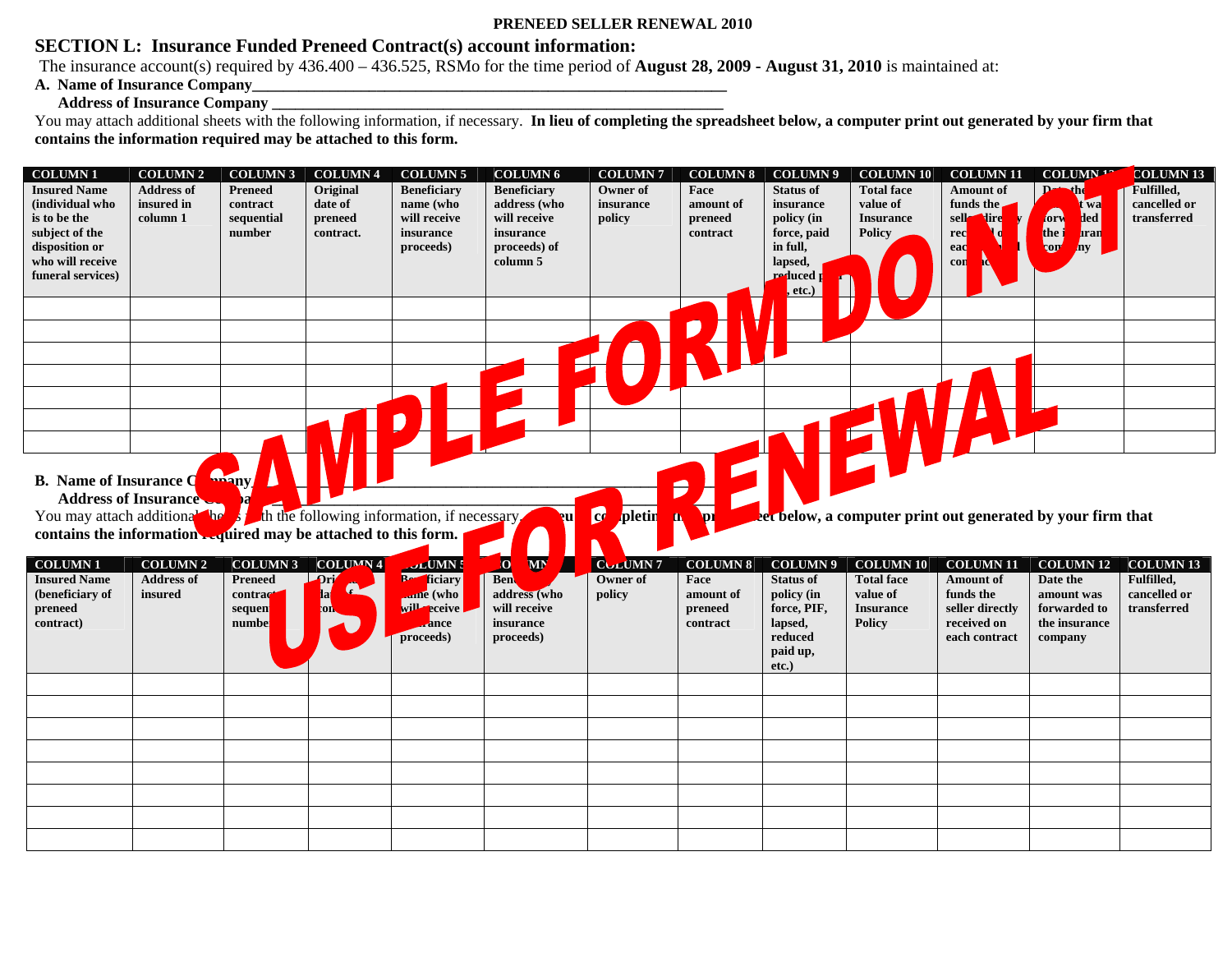# **SECTION M: CERTIFICATION (section to be completed by an authorized representative of the insurance company)**

I certify under oath that the information listed in **Section L** that is required by section 436-460.2 RSMo, subsections (1) to (3) is complete and correct attested to by an authorized representative of the insurer. The affiant shall be subject to the penalty of making a false affidavit or declaration. **In lieu of completing this certification, a signed & notarized computer print out generated, certified, signed and notarized by the financial institution that contains the information required by Section L may be attached to this renewal.** 

| <b>Notary Section</b>     | N<br>$\overline{\bm{v}}$<br>亓<br><b>BLIC SEAL/STAMP</b><br>Authorized representative signature |
|---------------------------|------------------------------------------------------------------------------------------------|
|                           |                                                                                                |
|                           | 4tl<br>Authorized representative<br>ı١<br><b>AG</b>                                            |
| State of Missouri         | County of                                                                                      |
| Subscribed and s          | $\mathbf{r}$<br>$d$ be<br>he this<br>day of                                                    |
| <b>T</b><br>ature         | expir<br>Commi                                                                                 |
| Notary public print name: |                                                                                                |
|                           |                                                                                                |

**SECTION N:** Please list all preneed agents that are authorized to sell, negotiate, or solicit the sale of a preneed contract on  $\mathbf{A}$  of this preneed seller (if necessary additional sheets may be attached).

| <b>Name of Agent</b> | <b>Address</b> | <b>Registration Number</b> |
|----------------------|----------------|----------------------------|
|                      |                |                            |
|                      |                |                            |
|                      |                |                            |
|                      |                |                            |
|                      |                |                            |
|                      |                |                            |
|                      |                |                            |